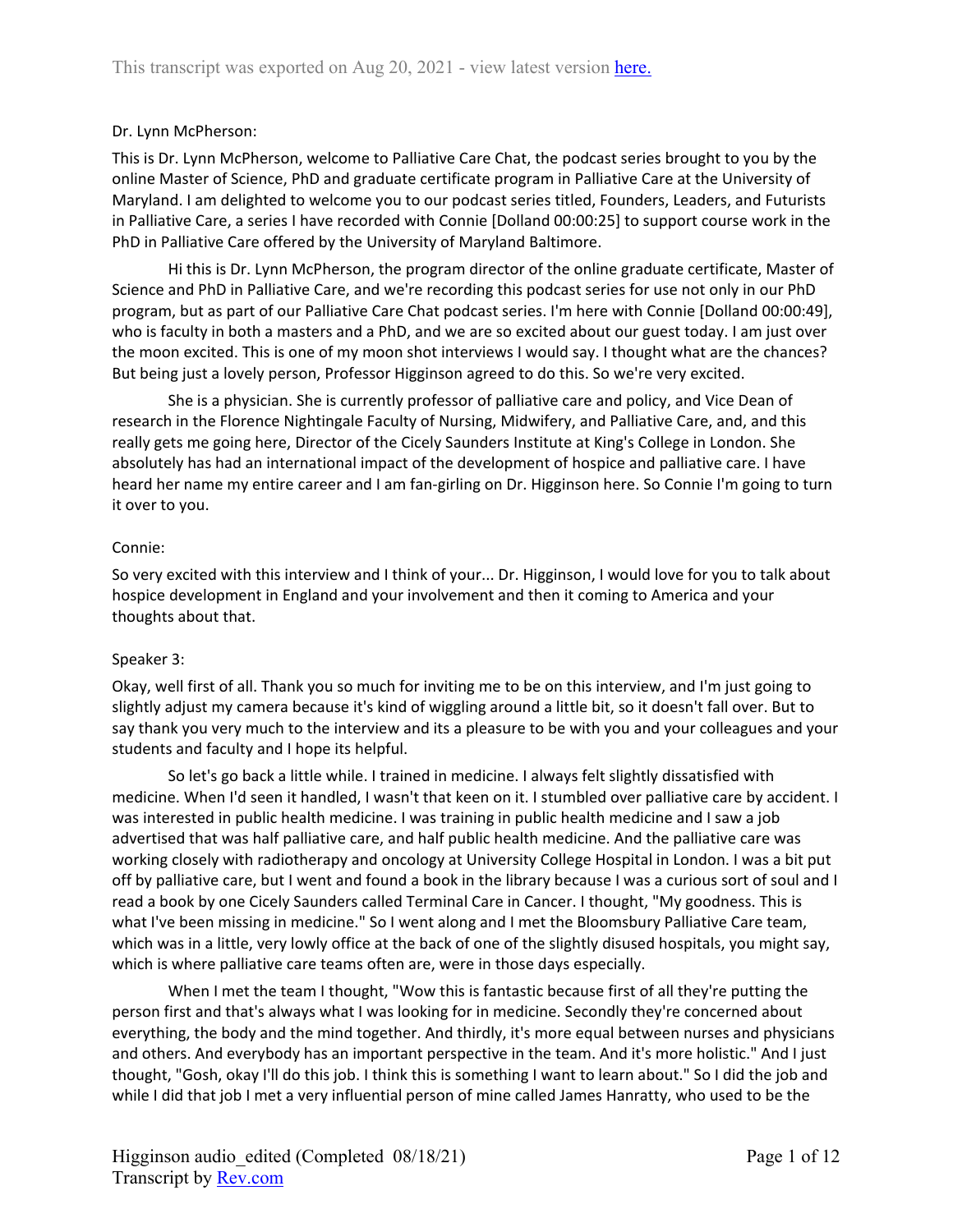medial director of St. Joseph's Hospital in London. He had worked very closely with Cecily Saunders and he had a brilliant knack of looking for people who might care about palliative care and attracting them to it.

He came up to me and he said, "Well, it's already [inaudible 00:04:43] you're doing what you're doing and it's very important and very interesting, but you better come and work in a hospice. So come and work for me in St. Joseph's Hospice and we'll really tell you what it's about. Why don't you? Just come and work for me for a bit." So I did. I went and worked for him and I was a little nervous. I was thinking I'd have to become very religious or all sorts of other things, and I didn't. I went in St. Joseph's Hospice in the inpatient unit and also working with the community unit and I learned such a lot and it was great fun.

So I just decided that this was something that I really cared about. Those days it wasn't easy to get a proper training in medicine because although palliative medicine had been recognized, it was recognized as a specialty within medicine in the UK in 1987 at the same time as the year the Journal in Palliative Medicine was launched. There weren't really training programs. So even though it was at that time officially a specialty, what was happening is that people who were already working in hospices were being recognized in that and you couldn't actually go and get a proper training. There wasn't a four year training program as there is now. So you had to make up your own training program.

So I kind of made up my own training program then working back with the Bloomsbury Palliative Care Team and in the community and also working in public health medicine. So I got a jewel accreditation in both public health medicine and palliative medicine by doing a slightly extended training period, and also by doing a PhD. I decided then that I was very interested in trying to get more knowledge for palliative care, because I could see that we were struggling. So that's how I started. I worked later also St. Christopher's Hospice, so I worked there with Cicely for a period. Then working with Cicely actually, we had the idea to create an institute in Cicely's name. My vision for that is that palliative care needed to move beyond a single individual, being the important person and the founder, couldn't rely on one person anymore. What we needed to do was to create a whole caddock of people who would move in this and what better than to use Cicely's name for that and Cicely was all up for that. She thought it was a good idea.

She'd initially been a little cautious, but we persuaded her that that was a good thing to do. So it was her blessing that we started work and her engagement and enthusiasm and hard work. And I had the privilege of working alongside Cicely for many years and I learned a great deal from her. Then later on having spent early time in my career, spending many years working alongside James Hanratty, who incidentally told me and I believe him, that he was the one who introduced the battery operated syringe driver to community care at St Christopher's Hospice in Pain Management, and I believe him.

I also had the privilege in working alongside Victoria [Ventifrida 00:08:08] in Italy who was the founder of the EAPC really. He and I worked together on quite a lot of European guidance and so on. Again, it was a great privilege of working alongside these huge founders and laterally with Mary Banes who did so much on home care at St. Christopher's Hospice. She gave us a great deal of support as we first formed the Cicely Saunders Institute and came to all of our seminars and lectures and told me things that I should and shouldn't be doing, which was great because it was like having Cicely tell me what I should and shouldn't be doing, which was just fantastic.

So I think I've been very lucky to have worked with some amazing individuals and some amazing women who've had real leadership in this field and I've learned a lot from them.

Dr. Lynn McPherson: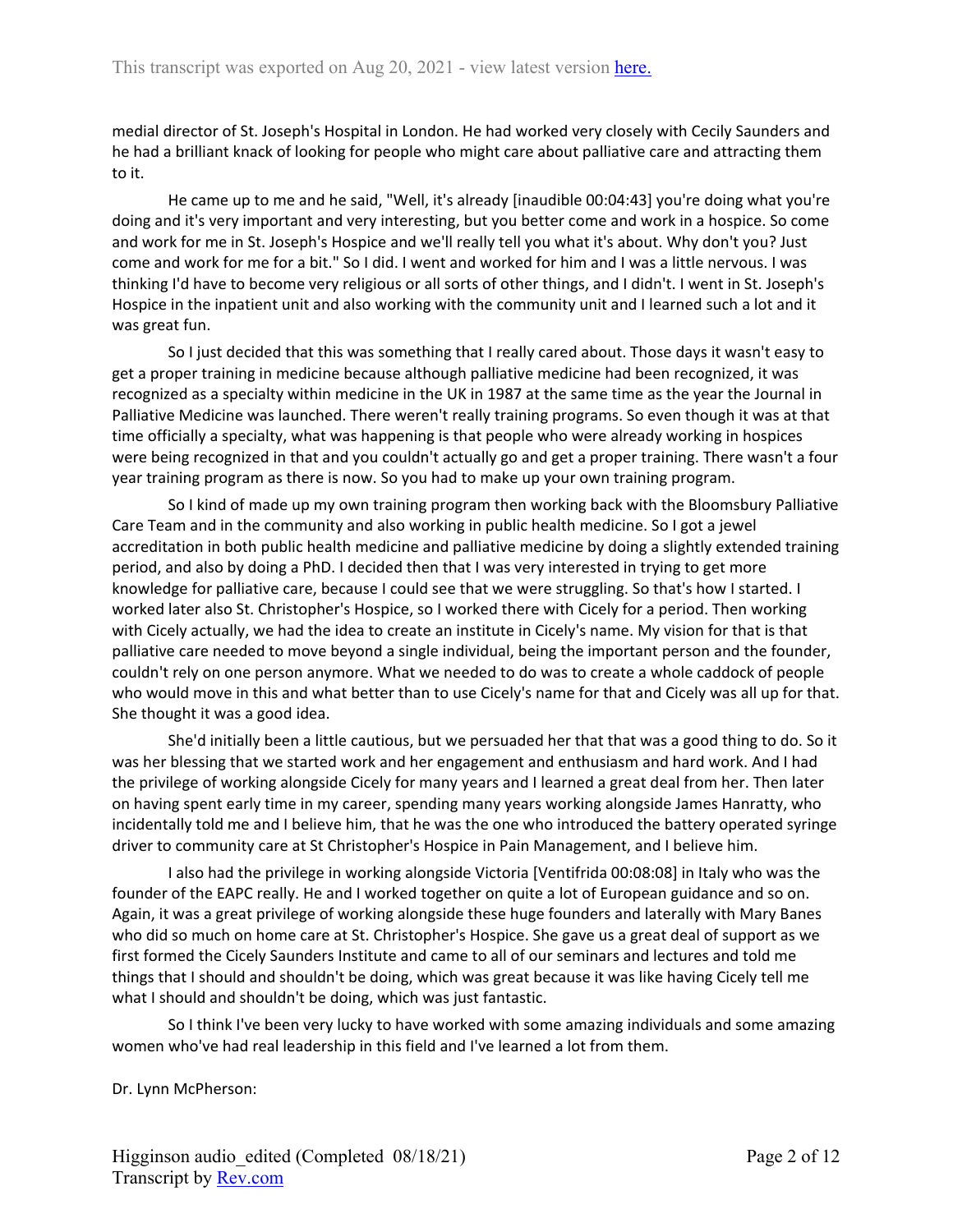Wow. Can I interject a question here? Was it your vision right from the start that the institute would be a degree granting institution?

#### Speaker 3:

So my view was yes, I think is the short answer. My view was that it was time for hospice to move back into university and hospital trust. If you look at the picture behind me, this is actually Kings College Hospital in London and immediately behind my head is the accident emergency department, and if I move around, you can probably see the ambulance is lined up outside the building.

Down in the bottom corner, just underneath where Kings College London is, is where the Cicely Saunders Institute is located. If you move across off the screen to your left, then what you can see there is where the university buildings would be. So the Cicely Saunders Institute actually on this campus is actually at the elbow point, if you know what I mean, of hospital and university and there we are. I think that's brilliant for us. So we have clinical and academic. We have research education and clinical services. So we have the clinical palliative care team there and one of the things when I moved into my role at Kings, which was a joint academic and clinical role, is that there was no clinical palliative care service either in the hospital. So one of the things I did was about not only building up an academic department, but building up a clinical service that we could establish, because I really didn't want to be heading a brilliant academic service with no clinical activity going on.

Working very closely with our local hospices including St. Christopher's and Trinity to the South, and St. Joseph's to the Northeast. The idea that it would be degree awarding then was part of that, because I felt that it was very difficult for independent hospices on their own to undertake research and to do degrees. And in a way, for palliative care to be considered properly, it needed to fit within that university structure. So my first target when I was appointed as professor at Kings, before we'd even planned the institute really, was to create a masters program.

Dr. Lynn McPherson:

Okay.

Speaker 3:

And we did that even before we built the institute. To be honest it was always my vision to create an institute. Although originally we didn't plan a physical building, but nobody would give us money for the original plan. So we honed them down to a physical building. We wanted a network initially, but nobody would give us money for a network, so we created a physical building in the end. We were helped actually by Help Hospices to pump prime a masters program in palliative care and it was really due to their generous support that we were able to create a masters program.

Dr. Lynn McPherson:

When did that start, your masters program?

Speaker 3: That started in 1997.

Dr. Lynn McPherson:

Wow. That's amazing. That's freaking amazing. Wow.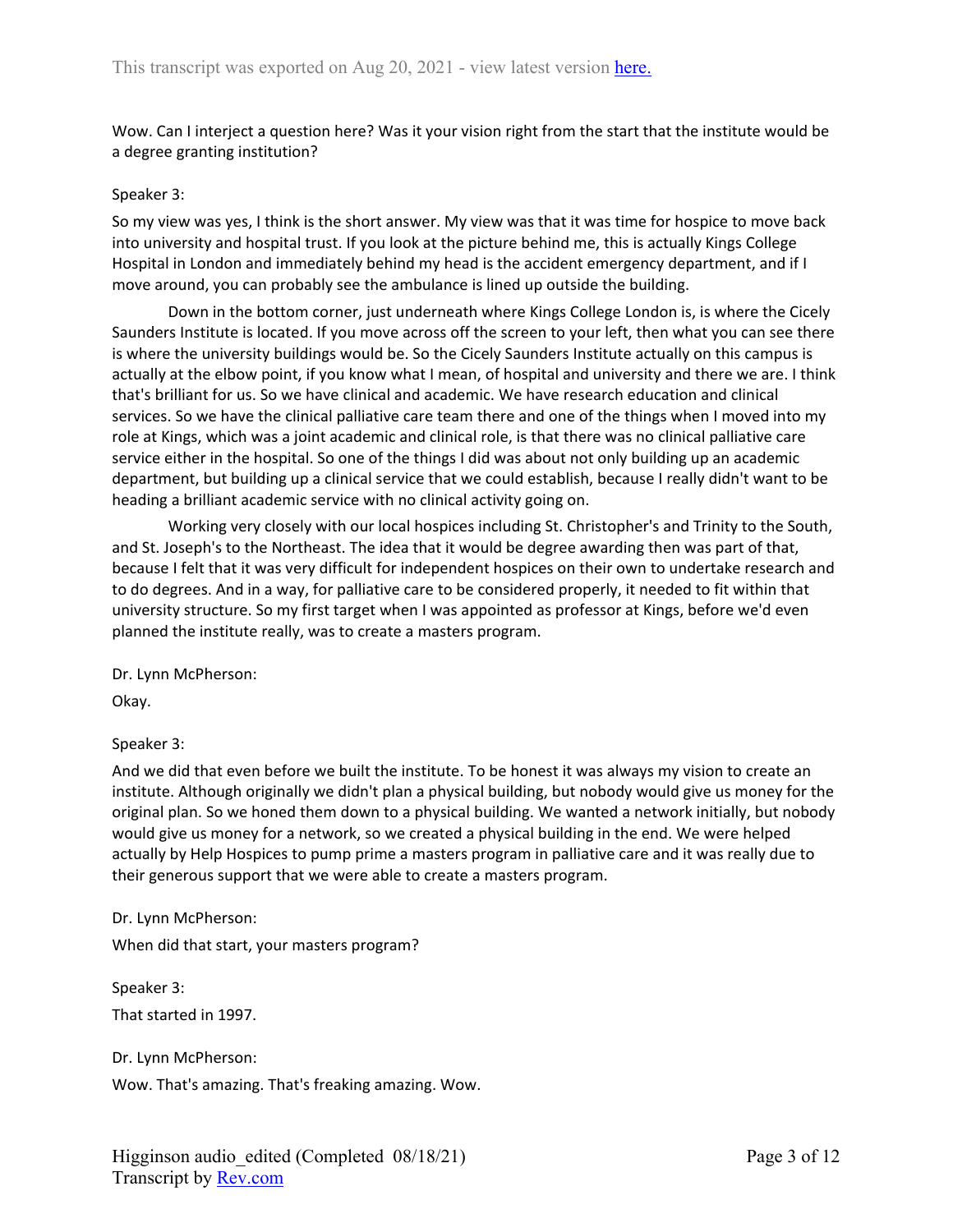# Connie:

I think also, just thinking the evolution of where you all went pretty quickly to education and recognizing how it needed to be part of the university. I think one of the things we heard from Professor Clark was, this interesting dilemma of where hospices are now because they were charity driven and so what some of that is. So you're speaking to the need to have this palliative care institute to help keep the practice going. But I think the other part of that in my mind is, when we still think forward about the specialty, how do we keep moving forward in understanding that it is a specialty practice? Because I think there's this part of trying to integrate it as all care, but then knowing it's a specialty care and that we're wanting to have people with masters and PhD's, so just that sense of moving forward to that duality. Any thoughts about that?

# Speaker 3:

First of all I should correct myself, I think it was actually 1998 when we started it. We started planning in 1997, but we didn't get it approved. So I think it was 1998 when we first had it. And it's great that we're in touch with many alumni who came off the masters program.

So I think your question is a really interesting one about the balance. I think that in a way, for me, it's the needs of patients and families that always come first. The boundaries of specialty versus non-specialty is a little bit drawn by the way in which we organize how we organize health care and our folk in health care. What my view is though, unless you have expertise, and you have people who dedicate time and energy to it, it doesn't move forward. We need to move forward because there's so many things that we don't do well enough for our patients and families.

We have symptoms that we don't manage that well and could do more for. We have, even in pain, which is our most researched symptom and our most able managed symptom, I would say. Even in that, we have the challenge of people with neuropathic pain, people who don't respond very well to opioids, the challenge of opioid switching, et cetera. Even in that we have challenges. Then if you move into symptoms that I'm interested in like breathlessness, there's even less research. But we've got huge opportunities in breathlessness because we've got a wonderful [inaudible 00:15:35] of nonpharmacological treatments.

Then you think of the mind, body interface and you think of, how do complicated things like advanced care planning work on an individual basis across different cultures and different ways of being. You can't get them to a very simplified system of just applying things without expertise. If you think of an outcome measurements. So how do we know we're doing a good job? The standard outcome measures never worked for us, and unless we had a field of people who were working on this and who were thinking about it and who understood palliative care, one of my passions, we'd still be in the dark ages of trying to measure everything with mortality, which is a very crude indicator for palliative care and doesn't really help us out that much because it's the universal thing and we're interested much more in quality of life. But the standard quality of life developed for the chemotherapy trials and studies, doesn't necessarily apply to our field because many of those measures are very focused on the side effects of chemotherapy drugs and on functional status.

So unless you have a specialism and an interest in that, and people who develop specialist knowledge because they see these problems all the time, you will not be able to deal with the complex cases. Now where the boundaries lie between generalism and specialism I think is a moot point. And in some ways what I'd say is, "Well what do the patients feel that they want? What do they want in terms of how expert a person is? Why can't we have more patient determination over what they see?" Because in many ways palliatives are actually often very good generalists, in general nursing, general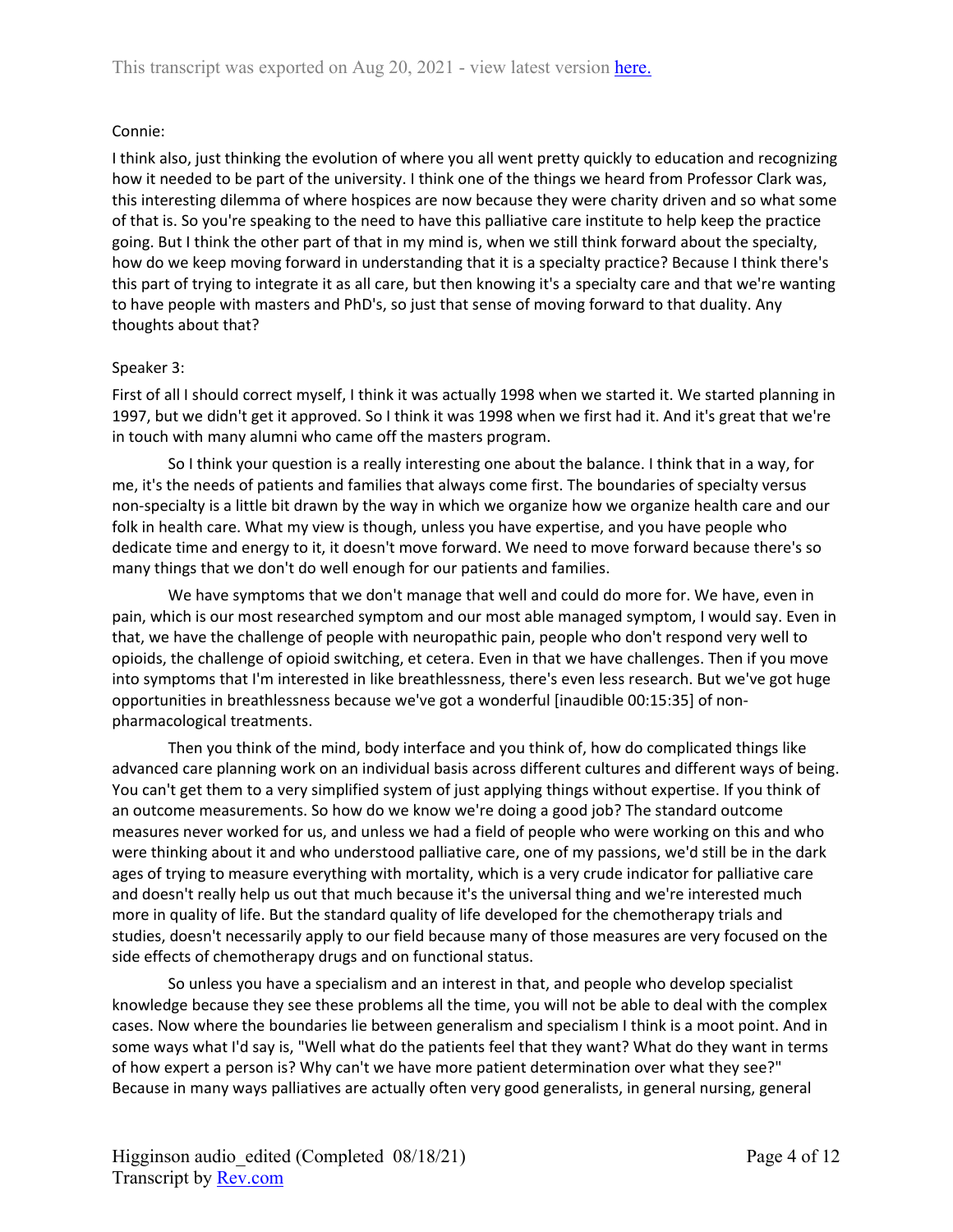medicine, general care, as well as their specialists knowledge of advanced illness and complex symptom management.

In some ways, they can work in partnership. So you wouldn't in maternal care start having these arguments, so why are we doing it in palliative care?

## Connie:

That's a really interesting thought. I wonder if it's a little bit of, does it have to do with our payment system? Because as you know in the United States we, for better or for worse, we've sort of heard it was a compact with the devil, of the hospice Medicare benefit and that has really been a focus about why we do things. If this distinction between hospice and palliative care, of this whole payment. Even to your point about outcomes of what are the appropriate outcomes for patients with serious illness knowing that everybody will probably have one, because that's how they'll die. But also the intensity that's needed for it. If thinking about how do we accomplish that. So I wonder if there's certain areas that you feel like we do need to focus more specifically in outcomes or in understanding what it is we do or the work that we do.

## Speaker 3:

Oh, well I do feel we need to look at that. The problem with palliative care and hospice care... I have to apologize to you, because I'm British, so in the British context and I think in many other countries, there is not the distinction that you would see in America between hospice and palliative care. So I have learned over the years to speak your language, so I'll try to put my comments into your language in a way.

What I would say is that, in the US you have this separation, which is written by the funding mechanisms, there's no doubt about that, and the structures of health care that you have. All health care systems are written by the funding mechanisms, its not a judgment, it's just a fact. Which means that what hospice is in the US and what hospice is in the UK is not exactly the same thing. I think what palliative care is in the US though, is more similar to what palliative care and what hospice is in the UK. But the difference in the UK is that hospice often refers to voluntary managed units, although we do have NHS managed units that operate with a specific philosophy, which is very similar to the US philosophy.

And we can all talk the same language to each other, because we all are driven by the same sorts of principals, but we do have slightly different nuances in ways in which we organize things. There is a slightly different emphasis. So UK hospice has more medical input, I would say in general, than US hospice, and we do treatments different some of which is driven by our funding mechanisms. So it may have changed now, but I've been shocked at in the US if I see people with bone metastases, and in the UK you would give them a single shot of radiotherapy, because we know that that's an effective as multiple shots and nobody would bat an eyelid and they'd go from an inpatient hospice to go and get it and come back and they wouldn't need to go again. Whereas in the US I think they still quite often have to have multiple shots. We would use bisphosphonates as routine for the prevention of bone metastases, there's very good evidence for that, there's [inaudible 00:21:19] and review level evidence.

We wouldn't be saying, "Well it's not within our hospice budget to do that because we have the GP budgets to do that." You wouldn't do that. But if you go to on call out of hours care, I've been so impressed in the US, that you have a single call system and there isn't a business that a patient can not have a home care nurse, or a home help person, it comes from one agency. Whereas in the UK, when you're out of hours, you're scrabbling around a whole bunch of different persons and peoples to try and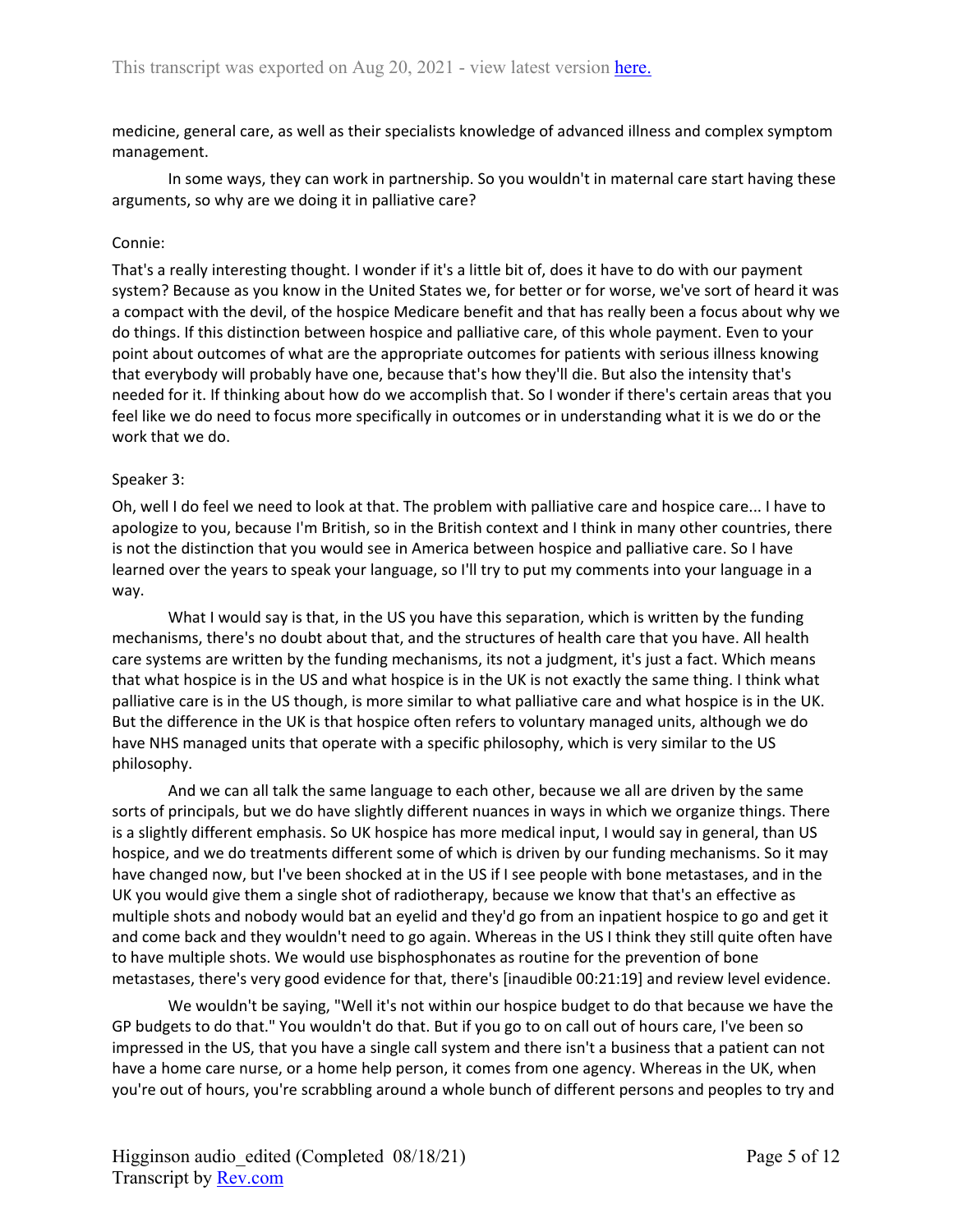get somebody to sit with the patient because the fragmentation of these different systems working together, that you have in a way better in the US with the single payment system, than you have in the UK with multiple different agencies looking after people in the home.

We're trying to get around that locally with a pal at home service, in South London, run by a hospital just up the road from us guys in St. Thomas'. Where they have a pal at home service, and home care services like St. Christopher's also try and get round that with their more comprehensive offerings. But it's where I might admire the US system because you have it all in one lump. So I've seen the pros and cons across it in all ways. I might have drifted slightly off- [crosstalk 00:22:49]

# Connie:

No, I think you answered exactly. I think that's the interesting part because I do feel like, knowing that... I was one of the early people who did Michael Glasgow's course on visiting England, so really got a big vision of that, and I know you were good friends with him. I think that's the other piece too, that when in England you have hospice in palliative care and its seen as a specialty and you need to know a lot. And I think what's happened here is palliative care is academic, hospice is not. We have people going into hospice with no background, who get very little training to do the hospice part. So then you also see a disparity of some of the decision making. It becomes this one stop, here's what you do because people are dying, rather than thinking about what their diagnosis is and what some of their family is.

So it's an interesting place about thinking about what your even expectations are for decision making that goes on in between the two. So I think that's important. I think for our students to be thinking in the future of elevating and keeping it across, and I think the other part of these international expectations, if you will, of palliative care being both specialist and generalizable to our colleagues.

# Speaker 3:

I don't see why we have such difficult discussions about it in a way. I can understand in one way why they're difficult, but you don't say, "Well we don't need clinicians who are expert in diabetes," just because it's actually a core part of a lot of doctors and nurses do. We still say, "Well we need people who have expertise in it." We don't say, "Oh well we don't need people who have expertise in birth, just because we have a lot of people and we have a basic knowledge in quite a lot of it." The idea of maternal care, which is shared, is not an inappropriate idea. I think we in a way, in palliative care, we should stop apologizing for it.

I personally think, and I've come to this view over the years, that it was very helpful in the UK for my predecessors, and I'd lay a great tribute to experts like Baroness and Laura Finlay, and if you could get her to talk to you, and you should try because I think she would, then that would be fantastic. But pioneers like her creating a medical specialty, because she was one of the pioneers that made it happen. She came in to palliative care from a general practice background, which I do feel was very important thing, because the community angle is important. There was a period in the UK where it did drift a little bit too hospital-y in my view, but its coming back to the community and anyone training now in palliative medicine and medical training, has to do a period of time in the community as well as in the hospitals.

I think it was a very good move for the UK that there was a specialism created. I think the important thing was to offer a number of routes through it, because it's only by having that can you get physicians wanting to work in the area and to develop in it and so on. I think that the specialism for nursing and for allied health professionals has come behind a little more slowly. You'd have to talk to your nurses and allied health professionals about how clear that training is but we certainly have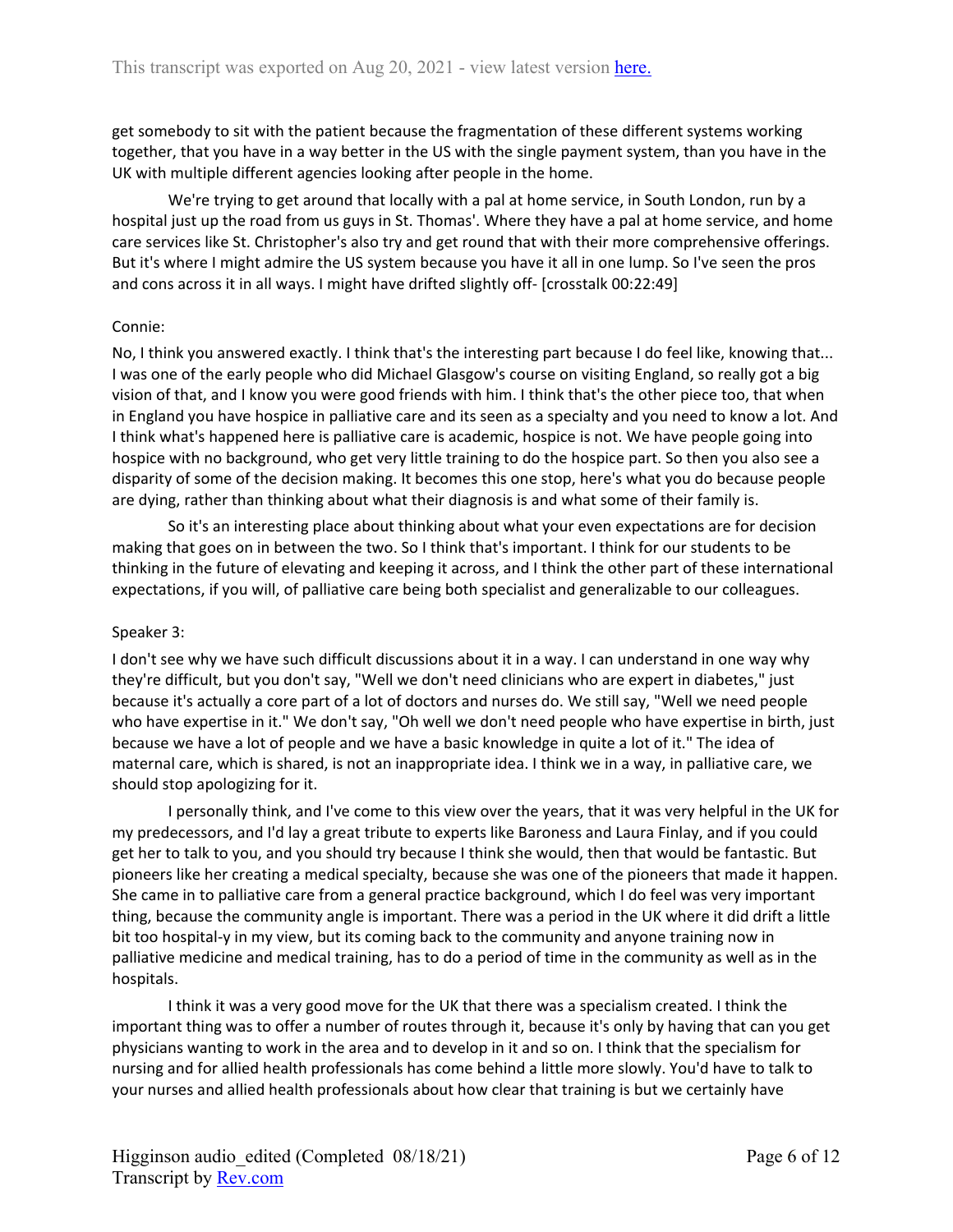leadership within those fields of people who are trying to create and insure that there is an appropriate training and development and so on in those areas, which I think is also good.

Then you have the health service of researchers and the applied health researchers who have also now developed an expertise in this and goodness, thank goodness we have also some health economists who have an interest and an expertise in this field and that's so helpful for us because the standard health economic measures like Qualies and the Standard Health Status Measures like EQ5D are very problematic in our field. If you just applied them un-robustly to what we do, it would just look like what we do is a waste of economy for health care, at least in the British system. I know in the American system you don't use Qualies, [inaudible 00:27:39].

We have economists and we have people who handle big data and trialist's even now. So at Kings now, I'm very proud that I have created a new clinical trials unit called the Nightingale Saunders Unit, honoring Florence Nightingale who after all was both a mathematician and a nurse and Cicely Saunders who was a nurse, a physician, and a social worker in one. So these multi-professional people. And it's the Nightingale Saunders Complex Clinical Trials with trialist's and statisticians interested in how you do the trials that relate to our sorts of populations across palliative care and also over complex illnesses and nursing and midwifery.

## Connie:

[inaudible 00:28:34] You've been so involved in all of that and the European part, what do you think are some of the challenges both internationally for palliative care as we move to a lot of developing countries? What are some of the areas we just haven't focused on yet and probably need to start focusing on a bit? You've mentioned a little bit with the economics and some of the clinical trials, but in terms of thinking of this, what are some of your thoughts on that?

## Speaker 3:

Yeah. Well I think one of the important things that palliative care has done is its embraced the world beyond cancer. And the next step in that is to embrace the multi morbidity, be that in children or adults and we should remember that health in children is very important. So my view is always that we should respond to what people need in society and also what health care systems and practitioners need. Where are we going with health care? We've seen a pandemic, just recently with a need for people who have been very ill and dying in a very different way in people dying with COVID. We may see issues of long COVID and multi morbidity, which may come into the fall in the future.

So we really do need to be able to respond and use our expertise in complex serious and progressive illnesses and holistic care for people and their families for these other conditions. We're a bit thin on the ground to be able to do that well, but we have to try and we have to look to the resources to do that.

When you look globally if you look at the projections of the global need and there's a good paper published by Katherine Sleeman on this in the [inaudible 00:30:38] Global Health. You can see a massive increase in the need for palliative care if you look at the population projections, and we are woefully short. So a big challenge for us is to respond to the great need, which we're not even meeting now and which is going to increase in the future. I do think that that's where institutes such as our own have a role in highlighting that this gap exists, because without our work nobody would know that the gap was there. Also, highlighting and finding effective and cost effective solutions. Ways in which you can do things effectively, taking advantage of technology, remote support, consultation, ways to help people develop their own ability to self manage symptoms.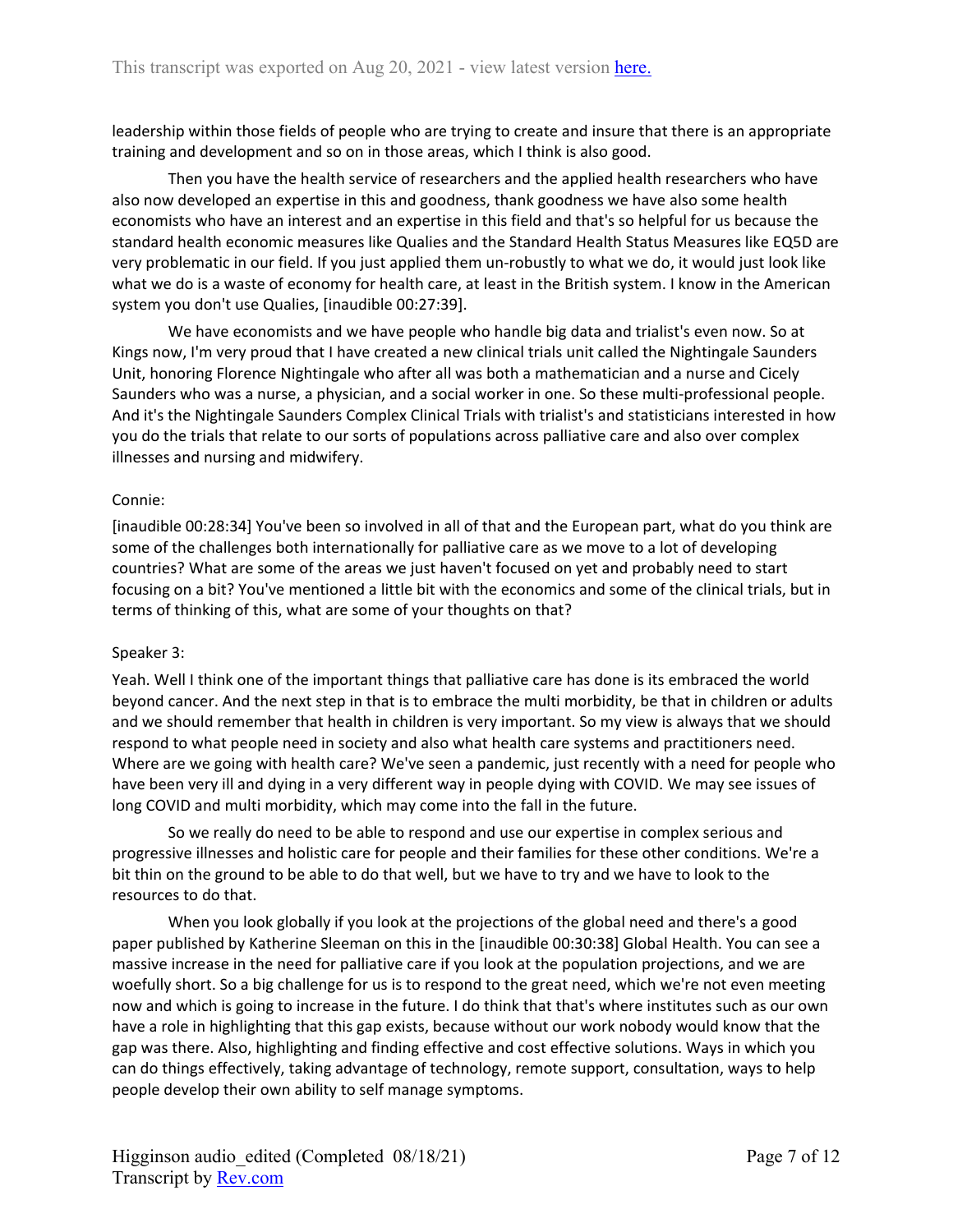In some ways the boundaries, in my view, between the treatments that we used to consider as curaty, but are probably not and are potentially life extending or possibly life enhancing in palliative, those boundaries in the new or multi morbid populations that is what most people are, is an important thing to think about how we adjust our services and our interventions to help there. I do see a big role for greater integration of rehabilitation within palliative care. Not rehabilitation in the old definition of the word, IE rehabilitation to restore function back to normal, because in this context that's not practical. But rehabilitation to prevent or to slow deterioration in functioning for people. So the people are able to do as much as possible.

So there's some lovely simple research, for example, that shows that in people with breathlessness and chronic obstructive pulmonary disease and heart disease, if you teach people to pace themselves so they don't rush and they go more slowly, they actually start to walk farther and get fitter. It's such a simple intervention isn't it? It's like the work that Eduardo Barrera did, that actually if you just sit down with a patient, even if you spend exactly the same amount of time with them, they're more satisfied with what you do. I think that these, what I would call frugal innovations and appropriate interventions, is where palliative care is always been and it's why we need the leadership in the field.

One of the pieces of work that we've done that will be coming out in press, I think it might even be out, it's about some of the frugal innovations that were generated during the COVID pandemic where services were very stretched. Actually many more resource poor countries actually have an extremely good ability at seeking frugal innovations. My colleague for example, Richard Harding, whose leading a lot of the global work, is very interested and he's kind of South North learning, so we learn from places that are doing this. We have a massive, massive challenge ahead. We have to work together. We have to support each other and we have to grow capacity to be able to respond to it. But I think the more that we can work together, and I think that's one of the things I love about the people who work in palliative and hospice care is that they do work together. The more that we can work together to drive this and accept that there are a number of arms of work that need to be done, the better it will be.

## Dr. Lynn McPherson:

So you have a 25th anniversary coming up for your institute. Yes?

## Speaker 3:

We do actually. Yeah. Well we were going to have a 10th anniversary coming up for the institute itself, because the institute formally opened in 2010. Her Royal Highness Princess Anne opened the physical building. So the year 2020 was going to be a big year of celebrations as it was going to be the year of the nurse as well, and both of those completely got destroyed by COVID. But actually your point about 25 years is a nice one, so I'm going to borrow that, because I hadn't really thought about that. So thank you very much.

## Dr. Lynn McPherson:

Absolutely. I was doing the math. I was thinking, "Well maybe by the 25th anniversary COVID will be gone and I can go to London and visit Dr. Higginson." That would be amazing wouldn't it?

## Speaker 3:

Well that would be very nice. I'd like that.

Dr. Lynn McPherson: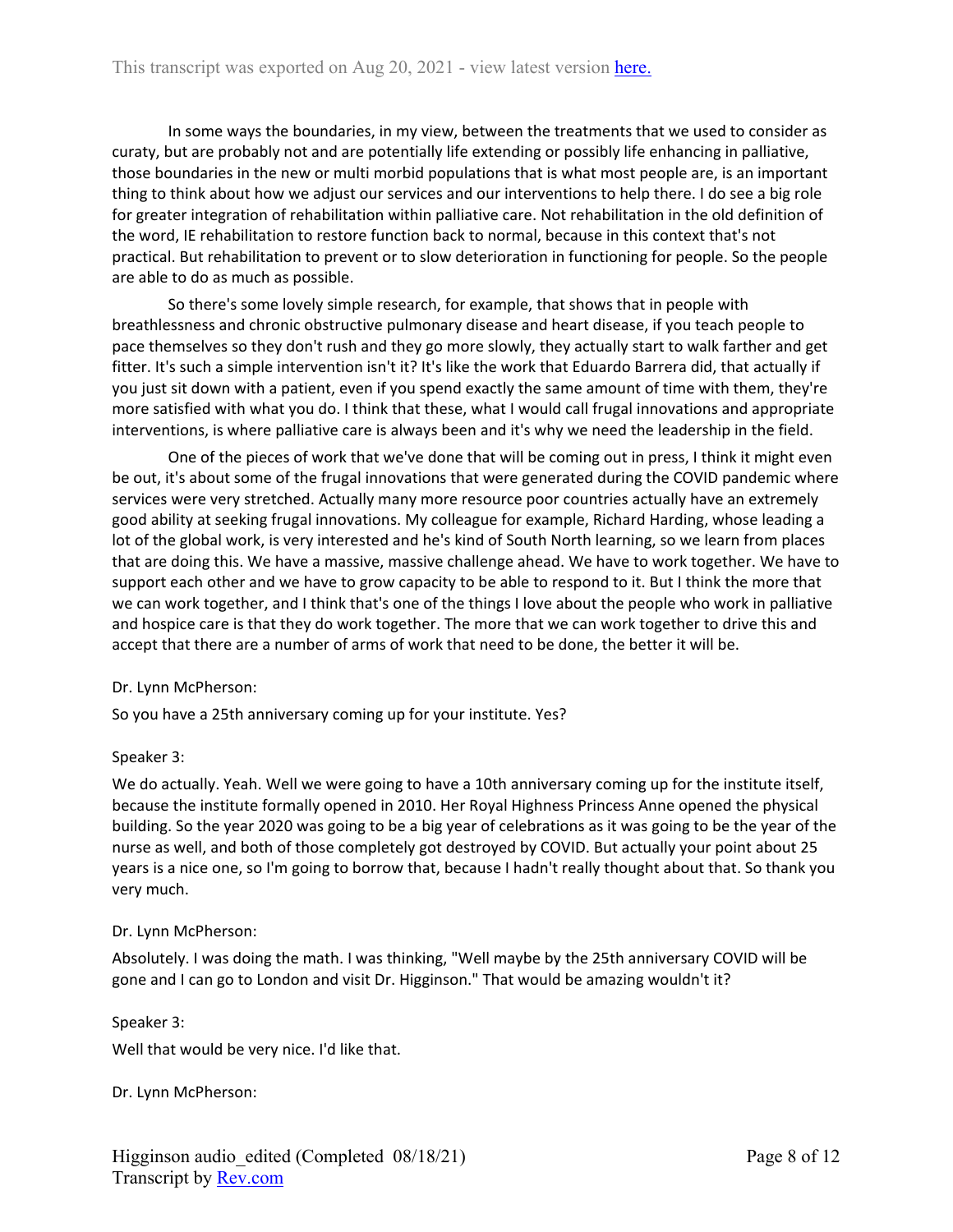Tell me about your PhD program. Obviously we're very interested in the amazing success you've had. Our programs 20 minutes old, so we're like The Little Engine That Could, compared to you. So please tell me a little bit about that.

## Speaker 3:

So it came out of the MSC program. So it was always the plan that the MSC program would lead to enabling people to go on and do PhD's and we have had a few people, including Richard Harding, who was one of our first PhD students, who actually didn't do the MSC because he already had one, but went straight into a PhD program. But we've got it more clearly aligned now. So it works within Kings College London. It's a specific program where we take people with interests in palliative care. We have a number of topics that we're particularly interested in recruiting people on the website. We're also very interested in working with people to get fellowships. Individuals who come on the program have the opportunity to attend a couple of the modules on the MSC program if they haven't done the program already. And we're very interested in also people who've done our MSC program going on to new PhD's.

We take people full time and part time. And we take people from across the world. And we've now developed, and they have, the PhD students have their own middle peer review group, where they meet together and discuss things and agree things and obviously since COVID, and even before that, because some of them go back to their own countries, they've been doing it in country.

We take advantage of and use the structures of Kings College London, which means that there's a lot of transferrable skills training that people can get access to. How to do presentations. How to do [inaudible 00:37:27] searches. How to do all those sorts of things. Then we take people on a wide range of subjects that we can take. So people from health professionals are doing it more in the rehabilitation palliative care space. People who are working on specific symptom managements, so pain or breathlessness or whatever. People who are interested in the economics, have done PhD's in the economics and have found co supervisors who are health economists. People who are working on large data set. But most of them are working on the clinical or applied health research areas of palliative care.

Often we link these to projects that we've already got funding for. We're part of the university. We rely on two sources of funding primarily, philanthropy. And philanthropy has made the big difference to us. Without philanthropy, we wouldn't have had the institute or the building and we're very, very grateful to the donors who helped that and who supported that vision. And also specific research grants from research funding bodies like the National Institute of Health Research or from charities. Those are our two main funding and survival sources. So we try to make the PhD programs align with something that we're already doing, so it has a bit of momentum and has energy. [crosstalk 00:38:57]

We had lots of money for fellowships. We occasionally get donors who give us money for fellowships, but otherwise we don't.

## Dr. Lynn McPherson:

Yeah. Both your masters and PhD are face to face education, or is it distance?

## Speaker 3:

We're moving to distance. At the moment the PhD requirement is that the person has to spend six months with us in country out of the period of the PhD and we're working with the university to change that so it could be more completely online because we're very keen to go there. The masters is becoming a blended hybrid program, partly because of COVID, but we were also moving in that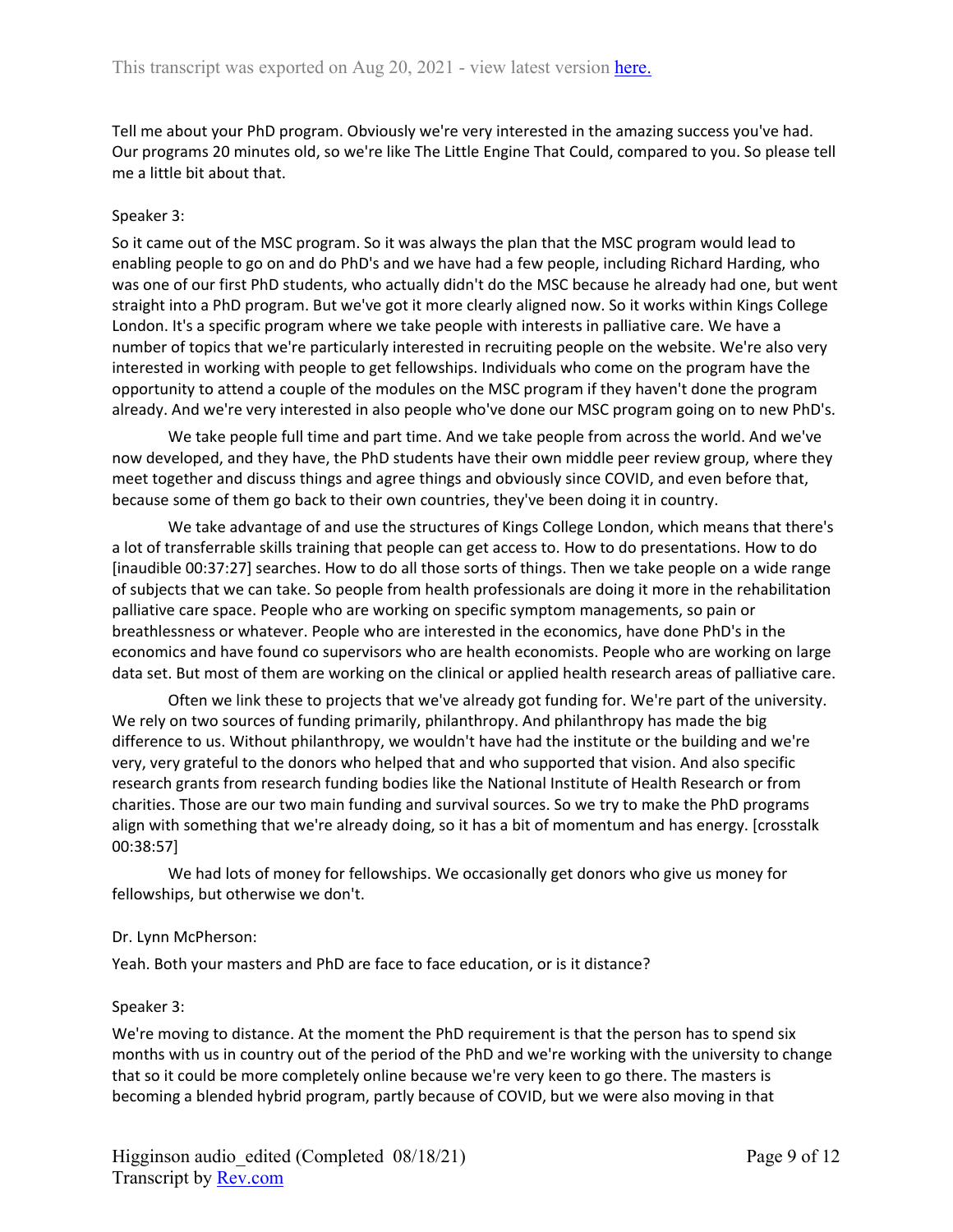direction and we've actually got a project running at the moment to take views from individuals to try and understand the best way to do that. There's pros and cons and there are some things that are easier to teach that way and some things that are particularly more skills orientated that are a little bit easier to do in the face to face way.

#### Connie:

It also speaks to if somebody wants clinical and they haven't had it. You do want to be able to offer them some sort of clinical experience, because I think one of the challenges is when you do a distance and you have people try to find their own clinical placement where they are, they may not be exposed to somebody whose expert enough to teach them anything. So that's been something I just notice in terms of what you can do as skill and role playing via Zoom is very different than being in person. Yet the flip side of that, which you mentioned, is because of COVID all of us had to pivot and had to use Telehealth, and so where is that going to be with palliative care because we love that in person connection and yet when you think about health equity and all that, it has a huge role.

#### Speaker 3:

Yeah. My view is that it needs evaluation to understand what is good and what isn't good, and it may need supporting mechanisms to put things in place. As you say, there are pros both in terms of the interface directly with patients and also in terms of the interface between clinicians and then in terms of the interface in teaching. Those different angles all need an assessment and appraisal of the best way of doing things.

In the patient clinician business we're actually turning one of our interventions of the breathlessness support service into a patient self help pack. I've got a colleague that I'm working with, Charlie Riley, whose leading on that work supported by a fellowship from the National Students of Health Research. And there's all sorts of interesting things to think about there like acceptability of the kit for patients and families, what they're willing to have in the home, how they feel about it, how they feel about using it. All of which has changed during COVID.

Then you've got other people doing work like Project Echo, that is being led from Hospice UK, where you've got support going into care homes, where you've got discussions and remote [inaudible 00:42:29] about patients. Then you've got direct face to face education which is not in person education but is kind of like the conversation that we're having now. Your interview two years ago would not have been so easy would it?

Connie:

No.

Dr. Lynn McPherson:

No. You're right.

Connie:

Well even just the acceptability. I've been a face to face person and I was trying to get people to do video calls instead of phone calls, because you just couldn't [inaudible 00:42:59] to your team, and there was such resistance and now the other day I had somebody wanted to be in contact with me and I'm like, "Do you want to use a phone or video?" And they're like, "Why would I want to call you? I want to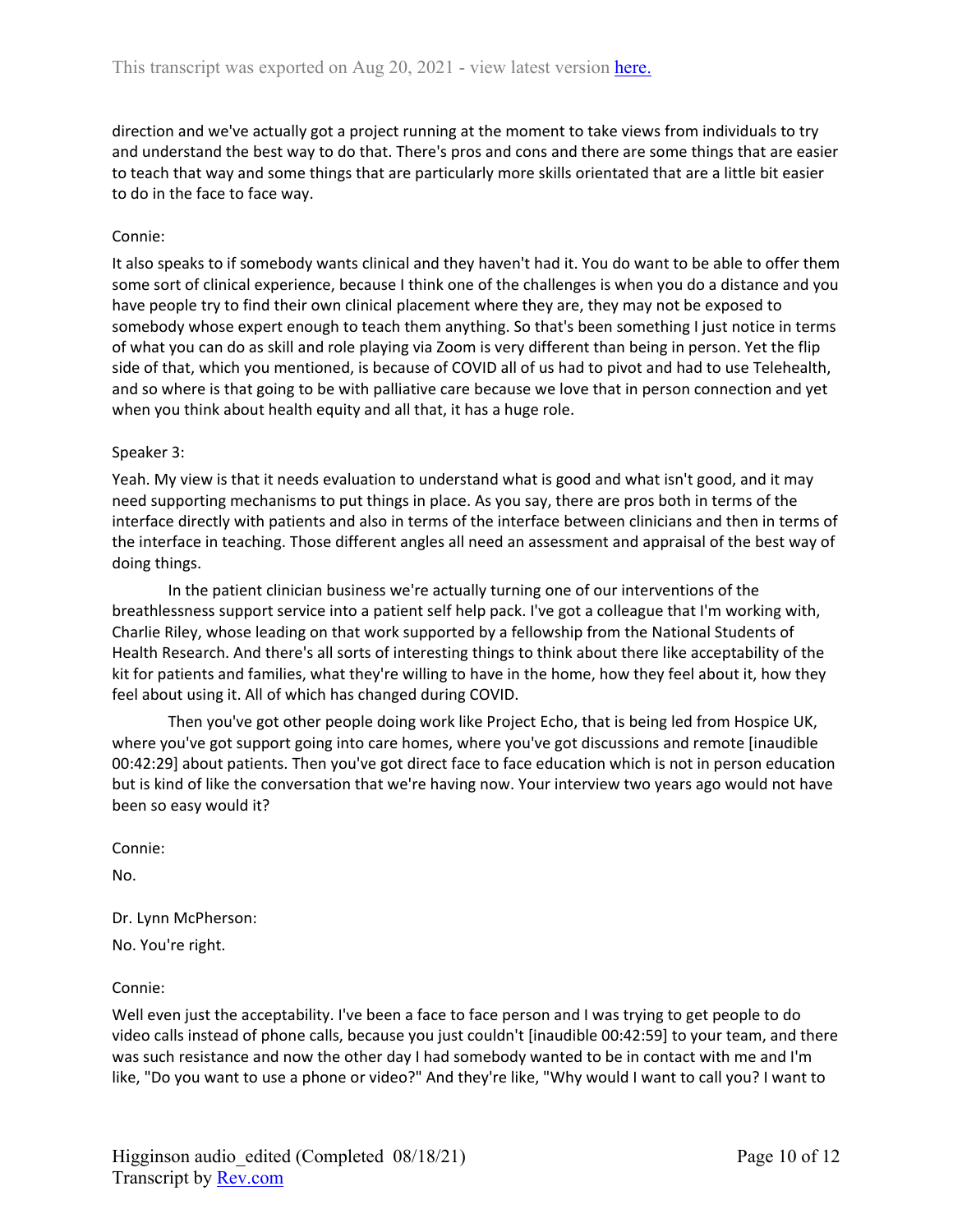see you." And I'm like, "That is so funny," because she was one of the people who was the most resistant. So it was just kind of funny.

#### Speaker 3:

Now, I'm a bit conscious of time, so I'm going to have to leave you a moment I'm afraid.

## Dr. Lynn McPherson:

One last question. Any advice for our students coming into the PhD program to best take advantage of this educational opportunity with an eye toward the future?

#### Speaker 3:

Oh wow. Do something that you enjoy, that you're interested in, because a PhD is a long-ish relationship to get it. Get it finished. So have an eye to finishing the thing. It'll never be the most perfect piece of work on earth. I think the advice I give my students most is try and take it in a staged way. Do remember that, and certainly that has happened to me, you get interested in what you're working on sometimes. Don't do something that really doesn't interest you at all. But sometimes you can find interesting things in something that didn't completely interest you at the first, and I do think it's important to have supervisors who are interested and enthusiastic about the subject. Supervisors, choose a good place. I'm sure your place is a wonderful place, so that's good.

Then it's about I think taking it in stages and trying not to be too ambitious. The biggest mistake, in my experience people make on a PhD, is that they want to solve the whole world and they think, "Oh I've got three years I can solve every problem that's needed." And actually why you probably need to do is choose a specific focused issue and try and make progress with that, and not try and do everything, but try and make a significant contribution in a specific area. And enjoy the journey, because I think it's the one time in your life when you really are allowed to work primarily on one thing and all the rest of your life you have to be working on multiple things. So enjoy the journey.

## Dr. Lynn McPherson:

That's wonderful advice. Thank you so much.

Speaker 3:

Thank you. Good luck with your program.

Dr. Lynn McPherson: Alrighty. Thank you so much.

Speaker 3: All right. Take care.

## Dr. Lynn McPherson:

I'd like to thank our guest today and Connie [inaudible 00:45:35], for the continuing journey in our podcast series titled, Founders, Leaders, and Futurists in Palliative Care. I'd also like to thank you for listening to the Palliative Care Chat podcast. This is Dr. Lynn McPherson and this presentation is copyright 2021 University of Maryland. For more information on our completely online Master of